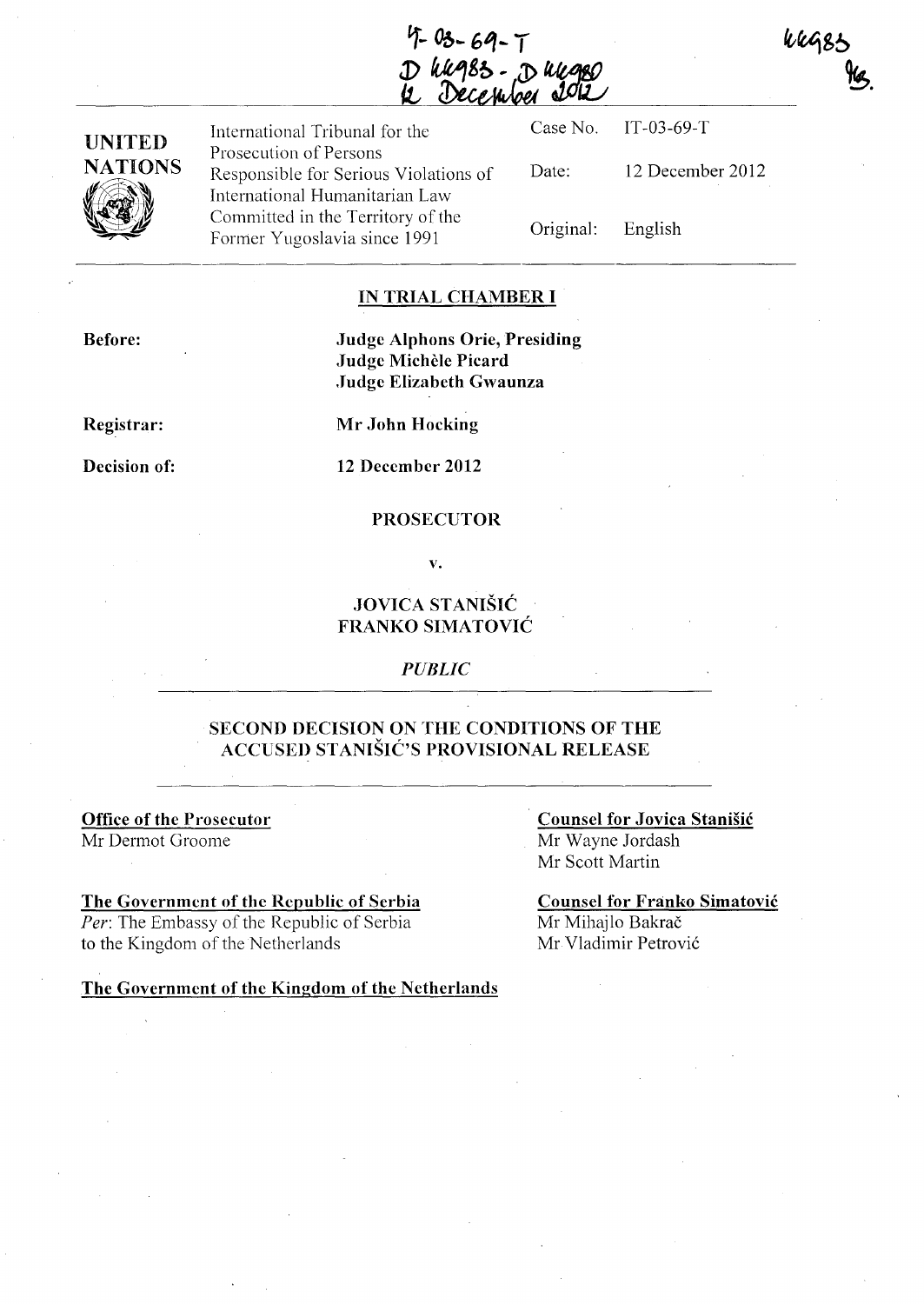# **I. PROCEDURAL HISTORY AND SUBMISSIONS**

1. On 16 July 2012, the Chamber granted the provisional release of the Accused Jovica Stanišić ("Accused") from 20 July to 4 October 2012 ("Decision").<sup>1</sup> In the Decision, the Chamber ordered the Accused to remain within the confines of the city of Belgrade.<sup>2</sup> The Chamber also set conditions for monitoring, treating, and reporting on the Accused's health, which included that the Reporting Medical Officer ("RMO") should put questions to the Accused by telephone once every three weeks. <sup>3</sup>

2. On 24 August 2012, the Chamber granted a request from the Accused allowing him to travel outside of the city of Belgrade on one day in August 2012 to visit his father's grave in Bačka Palanka town in the Republic of Serbia ("Serbia").<sup>4</sup>

3. On 24 September 2012, the Chamber granted a request from the Accused to extend his provisional release and ordered the Accused to return to the Tribunal on or before a date to be set as soon as the scheduling of the closing arguments is finalized ("Return Date").<sup>5</sup> On 7 December 2012, the Chamber set the Return Date at Thursday 24 January 2013.<sup>6</sup>

4. On 10 December 2012, the Stanišić Defence applied for a variation of the conditions of the Accused's provisional release ("Request").<sup>7</sup> The Stanišić Defence requested that the Chamber allow the Accused to leave the city of Belgrade for one day (for approximately eight hours) so that he can visit his father's grave in Bačka Palanka town in Serbia, with police escort, on account of an upcoming religious holiday on 19 December 2012.<sup>8</sup> The Stanišić Defence submitted that the Prosecution indicated that it would not oppose the Request.<sup>9</sup>

9 Request, para. 4.

 $\setminus$ 

Order Issuing a Public Redaeted Version of the Confidential Decision on the Stanišić Defence Request for Provisional Release of 16 July 2012, 7 November 2012; Decision on the Stanišić Defence Request for Provisional Release, 16 July 2012 (Confidential), paras 15 (3)(a) and (c).

 $\overline{\phantom{a}}$ Decision, para.  $15(3)(d)(i)$ .

 $\overline{3}$ Decision, para.  $15(2)(c)$ .

<sup>4</sup>  Decision on the Conditions of the Accused Stanišić's Provisional Release, 24 August 2012.

 $\overline{\mathbf{5}}$ Decision on Stanišić Request for Extension of Provisional Release, 24 September 2012.

<sup>6</sup>  Order in relation to the Provisional Release of the Accused, 7 December 2012.

 $\overline{\phantom{a}}$ Urgent Stanišić Defence Application to Vary the Conditions of Stanišić's Provisional Release Decision of 16 July 2012,10 Deccmber 2012 (Confidential).

 $\bf{8}$ Request, paras 3, 5.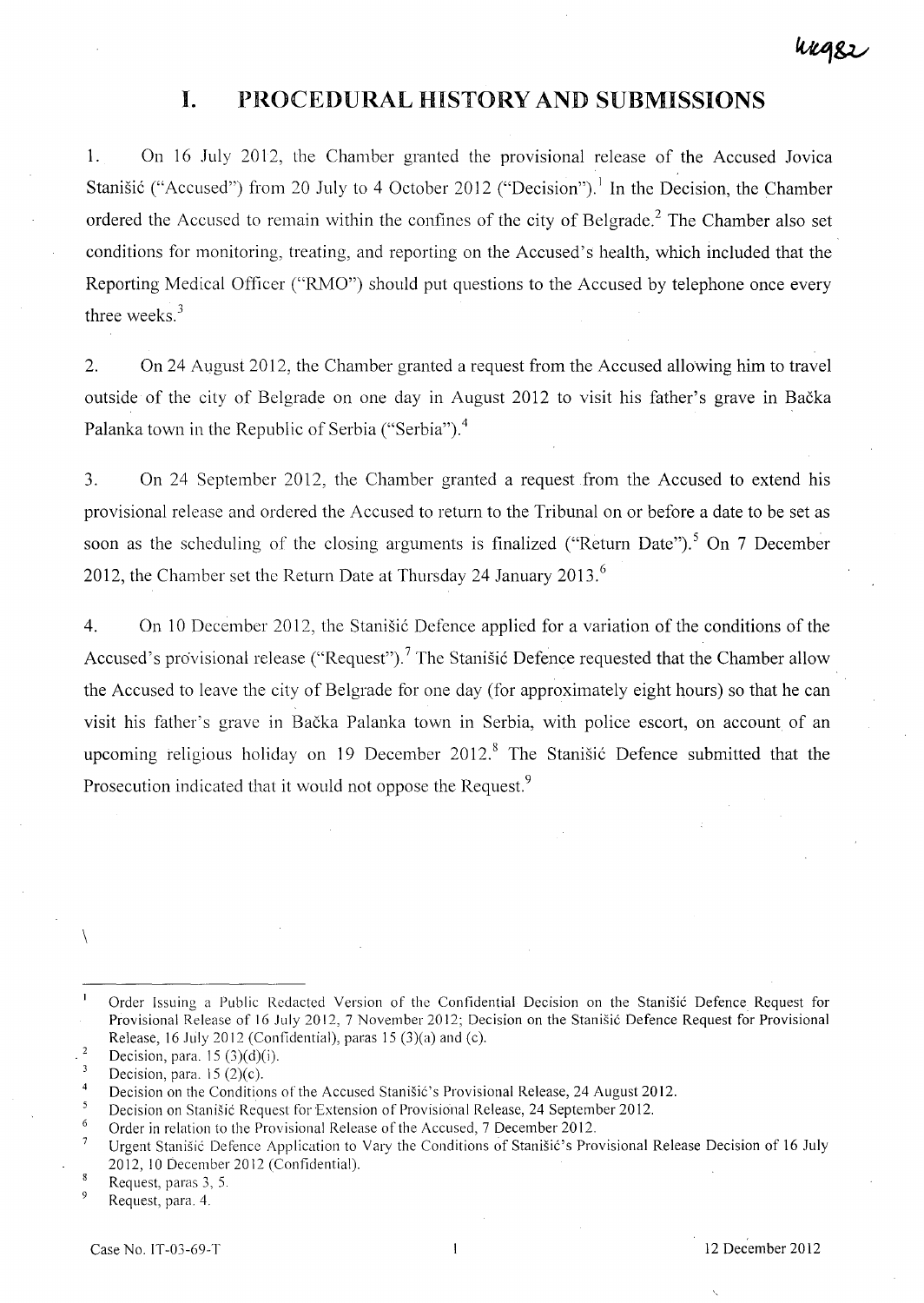# **II. APPLICABLE LAW AND DISCUSSION**

5. The Chamber recalls and refers to the applicable law governing provisional release as set out in its previous decisions. <sup>10</sup>

6. The Chamber considers that granting the requested variation would not alter its assessment regarding the criteria of Rule 65 (B) of the Tribunal's Rules of Procedure and Evidence ("Rules").<sup>11</sup> Further, granting the requested variation is unlikely to disrupt the conditions for monitoring, treating, and reporting on the Accused's health set by the Chamber. Having reviewed the recent reports on the Accused's health, $^{12}$  and in view of the reasons for the Accused's travel outside of Belgrade set out in the Request, the Trial Chamber finds it appropriate to grant the Request.

# **III. DISPOSITION**

7. For the foregoing reasons, pursuant to Rules 54 and 65 of the Rules, the Chamber **GRANTS**  the Request, **AMENDS** the Decision, and **ORDERS** that as an exception to the conditions of the Accused's provisional release set in the Decision:

(i) the Accused may travel outside of the confines of the city of Belgrade on one day (for approximately eight hours) in December 2012 to visit his father's grave in Bačka Palanka town in Serbia;

(ii) the Accused need not report to a local police station on the day of his visit to his father's grave in Bačka Palanka in December 2012;

**CLARIFIES** that all other conditions set in the Decision remain in force;

INSTRUCTS the Defence to consult with the Registry in determining the day on which the Accused will travel to Bačka Palanka, so as to ensure that the visit does not interfere in any way with the RMO putting questions to the Accused; and

<sup>&</sup>lt;sup>10</sup> Decision on Simatović Request for Provisional Release, 13 December 2011, paras 6-7 and the decisions cited therein.

<sup>&</sup>lt;sup>11</sup> Decision, para. 7.

<sup>&</sup>lt;sup>12</sup> RMO reports of 20 September, 27 September, 11 October, 31 October, and 22 November 2012 (Confidential).